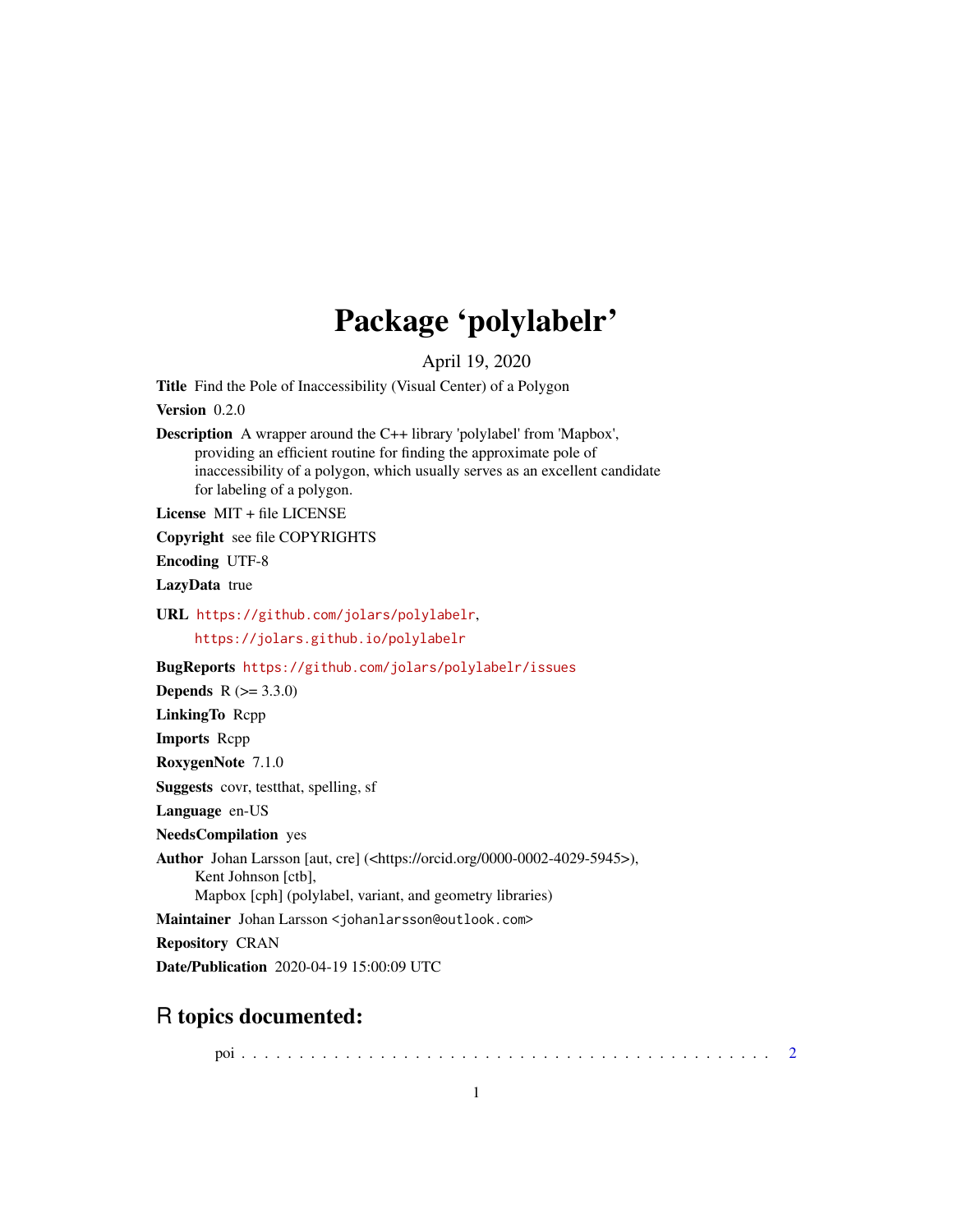#### <span id="page-1-0"></span>**Index** [4](#page-3-0)

#### Description

This function computes and returns the approximate pole of inaccessibility for a polygon using a quadtree-based algorithm developed by the people from Mapbox.

#### Usage

 $poi(x, y = NULL, precision = 1)$ 

#### Arguments

| $\mathsf{X}$ | a vector of x coordinates or a matrix or data frame of x and y coordinates, a<br>list of components x and y, a time series (see grDevices: : xy. coords () for<br>details), or a simple features object from package sf. |
|--------------|--------------------------------------------------------------------------------------------------------------------------------------------------------------------------------------------------------------------------|
| <b>V</b>     | a vector of y coordinates. Only needs to be provided if x is vector.                                                                                                                                                     |
| precision    | the precision to use when computing the center                                                                                                                                                                           |

#### Details

If there are any NA values in the input, they will be treated as separators for multiple paths (rings) of the polygon, mimicking the behavior of [graphics::polypath\(\)](#page-0-0).

#### Value

A list with items

| x    | x coordinate of the center        |
|------|-----------------------------------|
| ν    | y coordinate of the center        |
| dist | distance to the enclosing polygon |

#### Source

Garcia-Castellanos & Lombardo, 2007. Poles of inaccessibility: A calculation algorithm for the remotest places on earth Scottish Geographical Journal, Volume 123, 3, 227-233. [https://dx.](https://dx.doi.org/10.1080/14702540801897809) [doi.org/10.1080/14702540801897809](https://dx.doi.org/10.1080/14702540801897809)

<https://github.com/mapbox/polylabel>

<https://blog.mapbox.com/a-new-algorithm-for-finding-a-visual-center-of-a-polygon-7c77e6492fbc>

#### See Also

[grDevices::xy.coords\(\)](#page-0-0), [graphics::polypath\(\)](#page-0-0)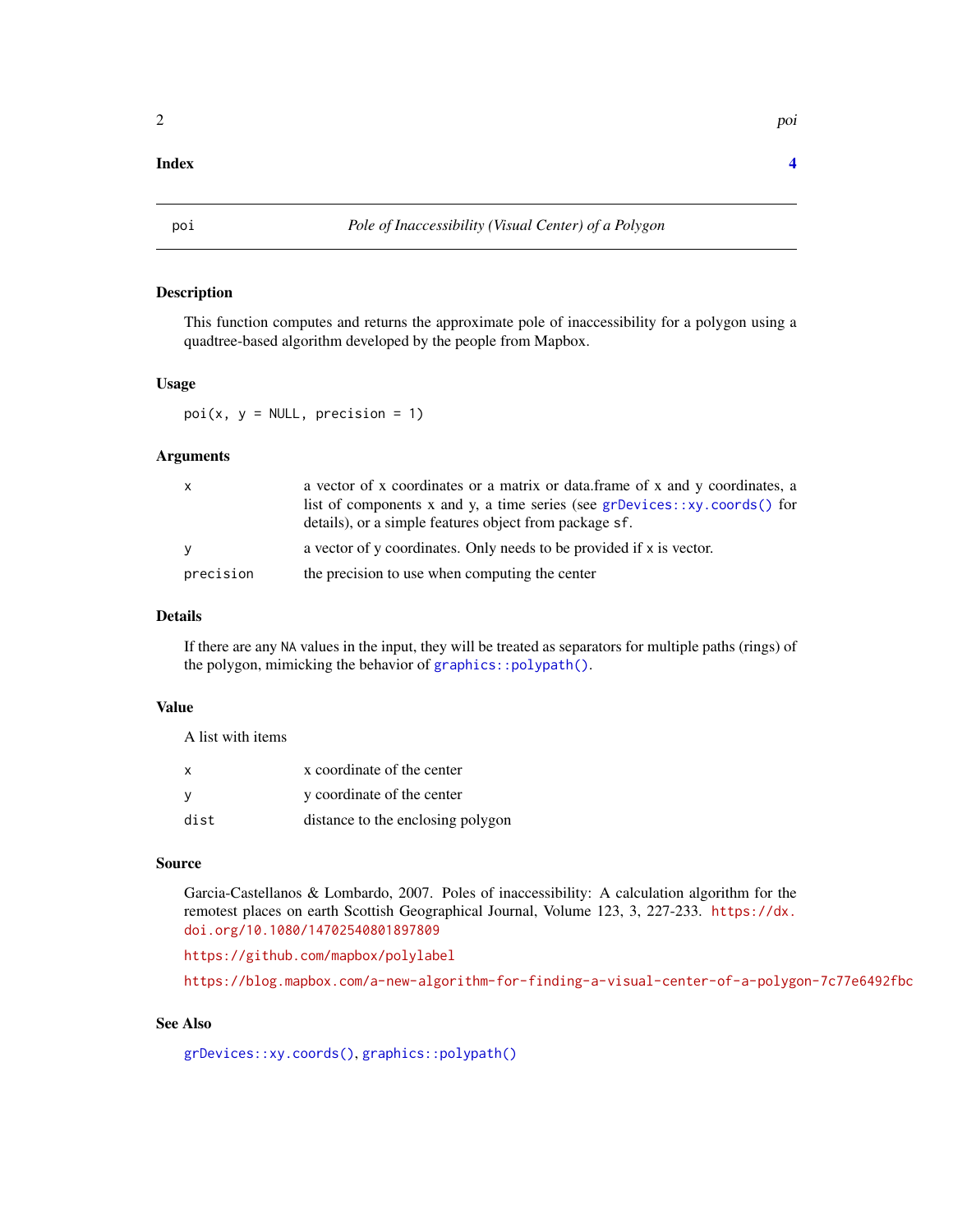poi de la seu de la seu de la seu de la seu de la seu de la seu de la seu de la seu de la seu de la seu de la

#### Examples

```
plot_path <- function(x, y, ...) {
 plot.new()
 plot.window(range(x, na.rm = TRUE), range(y, na.rm = TRUE))
 polypath(x, y, ...)
}
x <- c(5, 10, 10, 5, 5, 6, 6, 7, 7, 6, 8, 8, 9, 9, 8)
y <- c(5, 5, 10, 10, 5, 6, 7, 7, 6, 6, 8, 9, 9, 8, 8)
plot_path(x, y, col = "grey", border = NA)
points(poi(x, y))
## Not run:
# Find visual centers for North Carolina counties
library(sf)
nc <- st_read(system.file("shape/nc.shp", package="sf"))
locations = do.call(rbind, poi(nc, precision=0.01))
plot(st_geometry(nc))
points(locations)
```
## End(Not run)